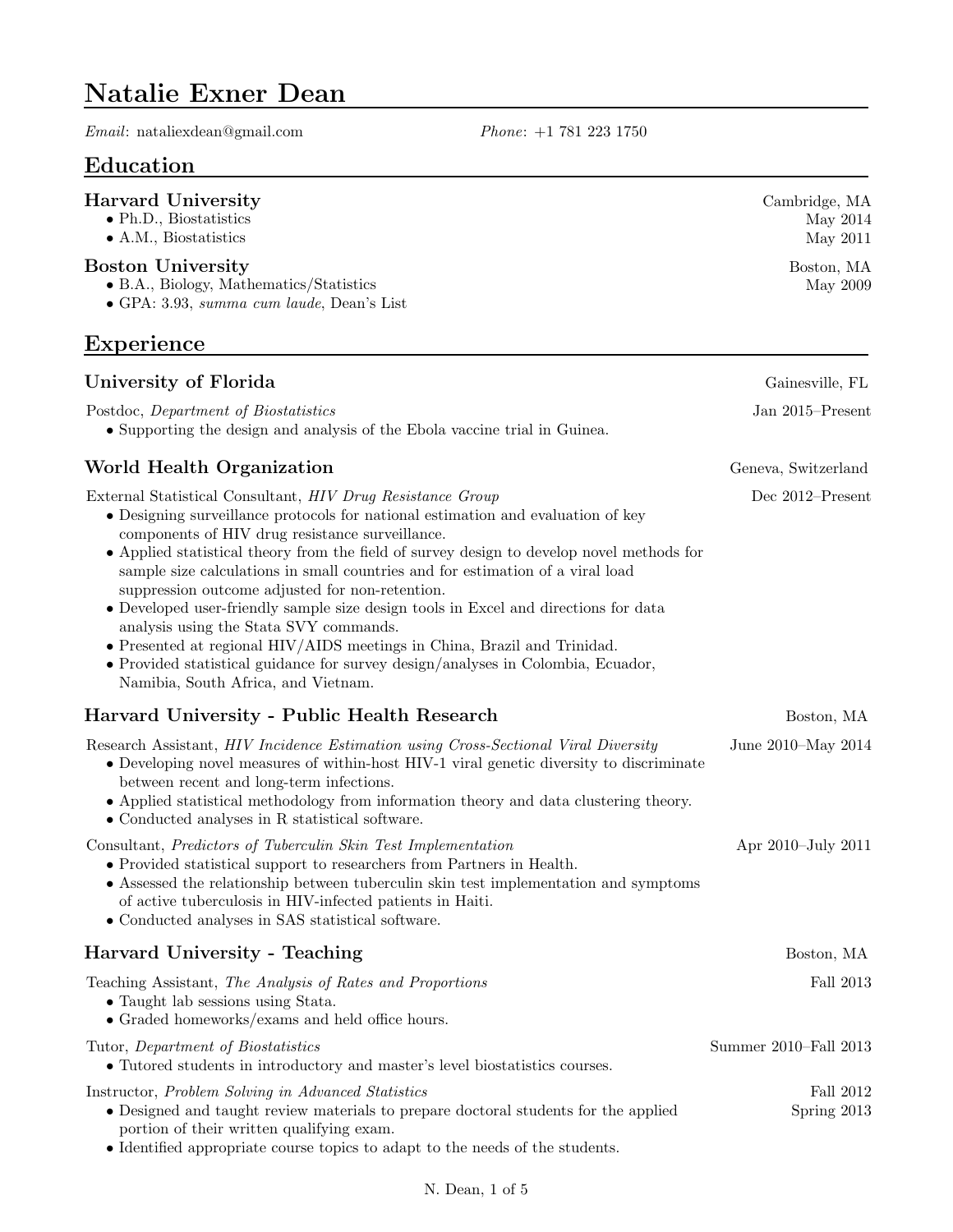| Teaching Assistant, Public Health Surveillance<br>$\bullet$ Graded homeworks and served as a liason between students and professors.                                                                                                                                                                        | Spring 2013                          |
|-------------------------------------------------------------------------------------------------------------------------------------------------------------------------------------------------------------------------------------------------------------------------------------------------------------|--------------------------------------|
| Teaching Assistant, Quantitative Methods for Monitoring $\mathcal C$ Evaluation<br>• Prepared lab materials and taught lab sessions on survey design and implementation<br>for program monitoring and evaluation using State SVY commands.<br>$\bullet$ Graded homeworks/exams and held office hours.       | Spring/Summer 2012                   |
| Teaching Assistant, <i>Introductory Statistics for Medical Research</i><br>• Supervised SAS lab session and graded exams.                                                                                                                                                                                   | Summer 2012                          |
| Teaching Assistant, <i>Introduction to Statistical Methods</i><br>• Taught lab sessions on introductory statistics using Stata.<br>$\bullet$ Graded homeworks/exams and held office hours.                                                                                                                  | Fall $2010/2011$                     |
| Summer School on Modern Methods on<br><b>Biostatistics and Epidemiology - Teaching</b>                                                                                                                                                                                                                      | Cison di Valmarino<br>Treviso, Italy |
| Teaching Assistant, <i>Biostatistics I</i><br>• Prepared researchers and medical professionals to perform statistical analyses.<br>• Updated lab materials and taught lab sessions on introductory statistics using Stata.                                                                                  | Summer 2012/2013                     |
| Teaching Assistant, Monitoring and Evaluation of Health Programs<br>• Prepared and taught lab sessions on survey design and analysis in Stata using the SVY<br>commands.                                                                                                                                    | Summer 2012/2013                     |
| Boston University - Public Health Research                                                                                                                                                                                                                                                                  | Boston, MA                           |
| Research Assistant, The Barbados Nutrition Study<br>• Managed and analyzed data from this 40-year longitudinal study on the long-term<br>effects of post-natal malnutrition.<br>• Peformed analyses on the relationship between early malnutrition and adult<br>personality using SAS statistical software. | July 2007-Apr 2009                   |
| <b>Boston University - Teaching</b>                                                                                                                                                                                                                                                                         | Boston, MA                           |
| Tutor, Educational Resource Center<br>• Tutored undergraduates in chemistry, calculus, and statistics.                                                                                                                                                                                                      | Feb 2007-Dec 2007                    |

# Publications

### Published

Galler JR, Bryce CP, Zichlin ML, Waber DP, Exner N, Fitzmaurice GM, Costa PT (2013). Malnutrition in the first year of life and personality at age 40. Journal of Child Psychology and Psychiatry 54(8): 911-919.

Galler JR, Bryce CP, Waber D, Hock RS, Exner N, Eaglesfield D, Fitzmaurice G, Harrison R (2010). Early childhood malnutrition predicts depressive symptoms at ages 11-17. Journal of Child Psychology and Psychiatry 51(7): 789-798.

World Health Organization (2014). Surveillance of HIV drug resistance in adults initiating antiretroviral therapy (pretreatment HIV drug resistance). Available at: http://www.who.int/hiv/topics/drugresistance/protocols/en/

World Health Organization (2014). Surveillance of HIV drug resistance in adults receiving antiretroviral therapy (acquired HIV drug resistance). Available at: http://www.who.int/hiv/topics/drugresistance/protocols/en/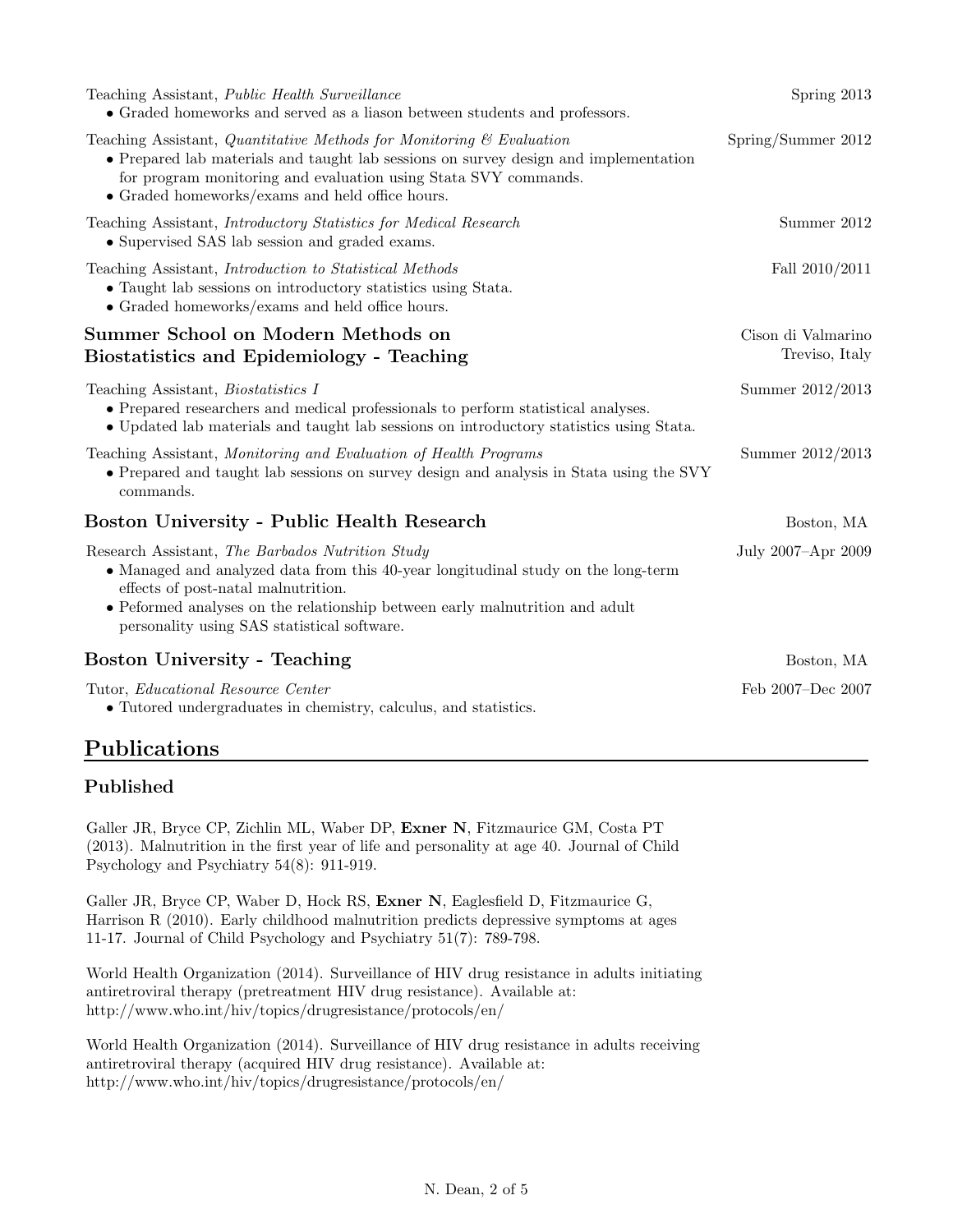### Submitted or In Preparation

Exner N, Pagano M (2014). Evaluating confidence interval methods for binomial proportions in clustered surveys. (Manuscript submitted.)

Exner N (2014). Surveillance methods for monitoring HIV incidence and drug resistance. (Thesis in preparation.)

Exner N, Pagano M (2014). Adapting entropy to measure within-host viral diversity for use in a cross-sectional HIV-1 incidence assay. (Manuscript in preparation.)

Exner N, Mitchell S, Pagano M (2014). The use of the finite population correction in survey design. (*Manuscript in preparation*.)

Exner N, Pagano M (2014). Development of a viral load suppression measure adjusted for non-retention for the surveillance of acquired HIV drug resistance. (Manuscript in preparation.)

# Presentations

#### Posters:

| "Incorporating HIV-1 Genetic Diversity into an Algorithm for Incidence Estimation"<br>• ENAR Spring Meeting                                                                                                                                                                     | Washington DC<br>Apr 2012                         |
|---------------------------------------------------------------------------------------------------------------------------------------------------------------------------------------------------------------------------------------------------------------------------------|---------------------------------------------------|
| "The NEO PI-R Personality Inventory in a Barbadian Cohort: Effects of Early Childhood<br>Malnutrition on Personality at 35-40 Years"<br>• Society for Research in Child Development Biennial Meeting                                                                            | Denver, CO<br>Apr 2009                            |
| Seminars:                                                                                                                                                                                                                                                                       |                                                   |
| "Practical and Statistical Challenges in Developing an HIV Drug Resistance Surveillance"<br>Protocol <sup>"</sup><br>• ENAR Spring Meeting                                                                                                                                      | Baltimore, MD<br>Apr 2014                         |
| "A Comparison of Methods for Estimating Confidence Intervals for Proportions in<br>Clustered Surveys"<br>• Joint Statistical Meetings                                                                                                                                           | Montreal, Canada<br>Aug 2013                      |
| "Adapting Shannon's Entropy to Strengthen Relationship between Time since HIV-1<br>Infection and Within-Host Viral Diversity"<br>• ENAR Spring Meeting                                                                                                                          | Orlando, FL<br>Mar 2013                           |
| "HIV Incidence Estimation using Cross-Sectional Measures of Within-Host Viral Diversity"<br>$\bullet$ Department of Biostatistics HIV Working Group Seminar Series<br>• HSPH Toast PhD Working Group Seminar Series<br>• Department of Biostatistics Quantitative Working Group | Boston, MA<br>Oct 2012<br>Sept $2012$<br>Apr 2012 |
| <b>Honors and Awards</b>                                                                                                                                                                                                                                                        |                                                   |

| American Statistical Association                                                       | Alexandria, VA |
|----------------------------------------------------------------------------------------|----------------|
| • Winner, Edward C. Bryant Scholarship for an outstanding student in survey statistics | Apr 2013       |
| • Honorable Mention, Gertrude M. Cox Scholarship for women students in statistics      | Apr 2013       |
| Harvard University                                                                     | Boston, MA     |
| • Recipient, Department of Biostatistics Certificate of Distinction in Teaching        | Oct 2012       |
| <b>ENAR Spring Meeting</b>                                                             | Washington DC  |
| $\bullet$ Overall and Student Winner, Modeling & Prediction RAB Poster Award           | Apr 2012       |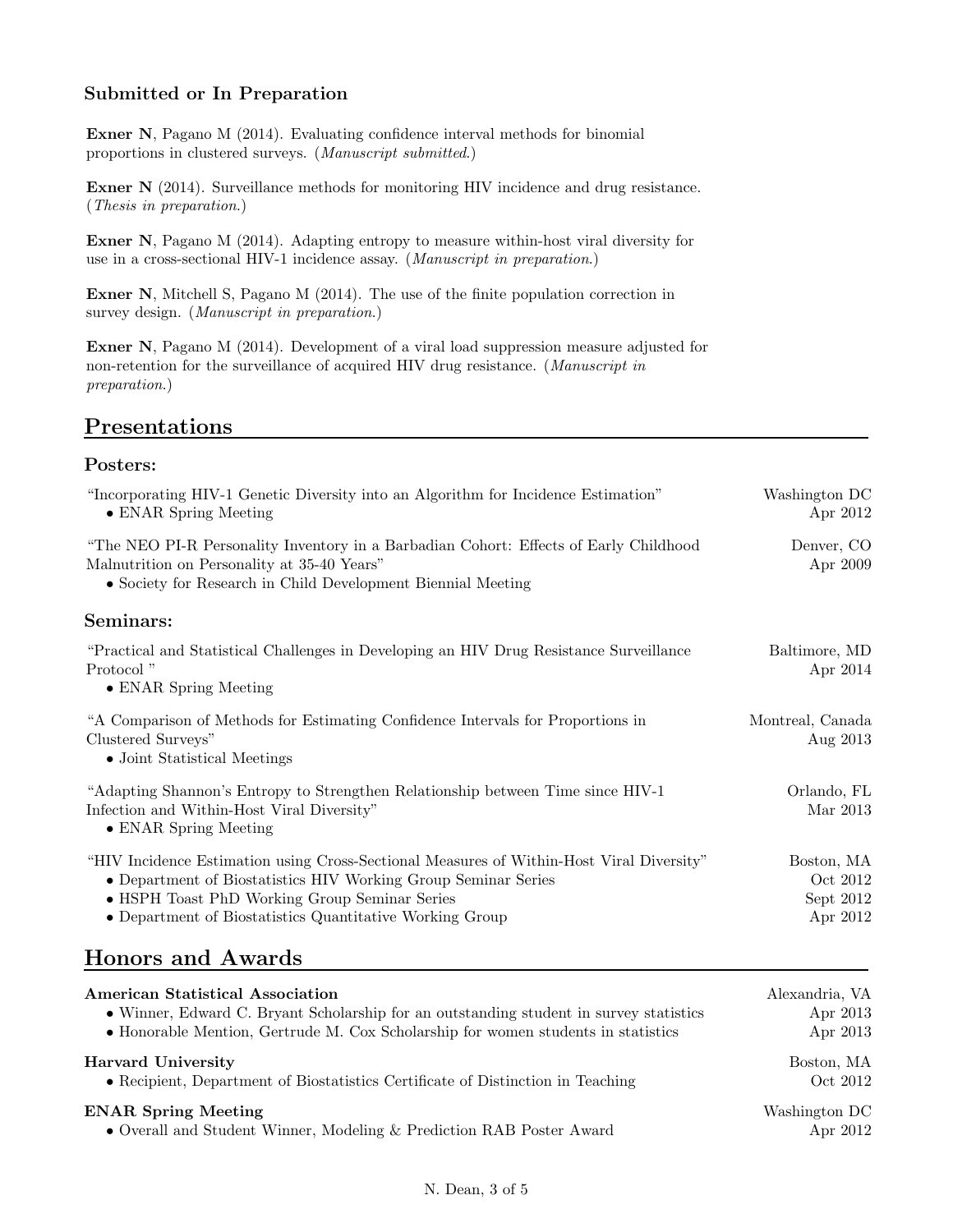| Boston University                                                         | Boston, MA |
|---------------------------------------------------------------------------|------------|
| • Winner, John E. Alman Award in Statistics                               | May 2009   |
| $\bullet$ Inductee, Phi Beta Kappa Society                                | May 2009   |
| • College Scholar, top $5\%$ of juniors in Class of 2009                  | Sept 2008  |
| • Member, College of Arts $&$ Sciences Honors Program                     | May 2007   |
| • Distinguished Sophomore, top 40 (of $2,500$ ) freshmen in Class of 2009 | Sept 2006  |
|                                                                           |            |

# Fellowships and Scholarships

| • National Institutes of Health, <i>AIDS Predoctoral Fellowship</i>                              | Aug 2009–July 2013 |
|--------------------------------------------------------------------------------------------------|--------------------|
| • University of Washington, Summer Institute in Statistics $\mathcal{B}'$ Modeling in Infectious | June $2010$        |
| Diseases Scholarship and Travel Award                                                            |                    |
| • Boston University, <i>Trustee Scholarship</i> (full-tuition merit-based scholarship)           | Sept 2005–May 2009 |
| • Osram Sylvania, Corporate National Merit Scholarship                                           | Sept 2005–May 2009 |
| • Boston University, Undergraduate Research Opportunities Program Grant                          | Jan 2008–Aug 2008  |
|                                                                                                  |                    |

# Activities

#### Statistical Referee

| • AIDS Research and Human Retroviruses<br>$\bullet$ Biometrics<br>$\bullet$ BMC Public Health                                                                                                                                                                                                                                                                                            | October 2014<br>November 2013<br>Jan 2013 |
|------------------------------------------------------------------------------------------------------------------------------------------------------------------------------------------------------------------------------------------------------------------------------------------------------------------------------------------------------------------------------------------|-------------------------------------------|
| <b>ENAR Spring Meeting</b>                                                                                                                                                                                                                                                                                                                                                               | Orlando, FL                               |
| Session Chair, Contributed Papers: Prediction/Prognostic Modeling<br>• Facilitated a series of seven presentations on prediction and prognostic modeling.                                                                                                                                                                                                                                | Mar 2013                                  |
| <b>Harvard School of Public Health</b>                                                                                                                                                                                                                                                                                                                                                   | Boston, MA                                |
| Member, Quantitative Working Group<br>• Participating in working group to address statistical concerns for a large-scale<br>cluster-randomized HIV prevention trial in Botswana.                                                                                                                                                                                                         | May 2012–May 2014                         |
| Co-Chair, Department of Biostatistics Student Committee<br>• Served as a liason between students and faculty in the department.<br>• Coordinated academic and social events for prospective and current students.<br>• Singlehandedly organized and facilitated two well-attended alumni panels for students<br>to learn from the experiences of department graduates in various fields. | Apr 2012-Apr 2013                         |
| Member, Department of Biostatistics Student Committee<br>• Helped plan and organize academic and social activities for current students.                                                                                                                                                                                                                                                 | Aug 2009–Apr 2013                         |
| Co-Coordinator, HIV Working Group Seminar Series<br>• Recruited members of the Department of Biostatistics and Center for Biostatistics in<br>AIDS Research to present their HIV/AIDS related research.                                                                                                                                                                                  | Aug 2012-Aug 2013                         |
| Participant, HIV Incidence Assay Calibration Workshop<br>• Participated in a two-day workshop with an international group of researchers to<br>develop guidelines for the use of a new method for HIV incidence assay calibration.                                                                                                                                                       | <b>July 2012</b>                          |
| Tour Guide, Department of Biostatistics & Summer Session for Public Health Studies<br>• Represented department as tour guide for prospective doctoral students.<br>• Served as Harvard School of Public Health tour guide for summer MPH students.                                                                                                                                       | Jan, July 2012<br>Jan 2013                |
| Mentor, John D. O'Bryant High School<br>• Advised local high school students interested in careers in public health.                                                                                                                                                                                                                                                                     | May 2012                                  |